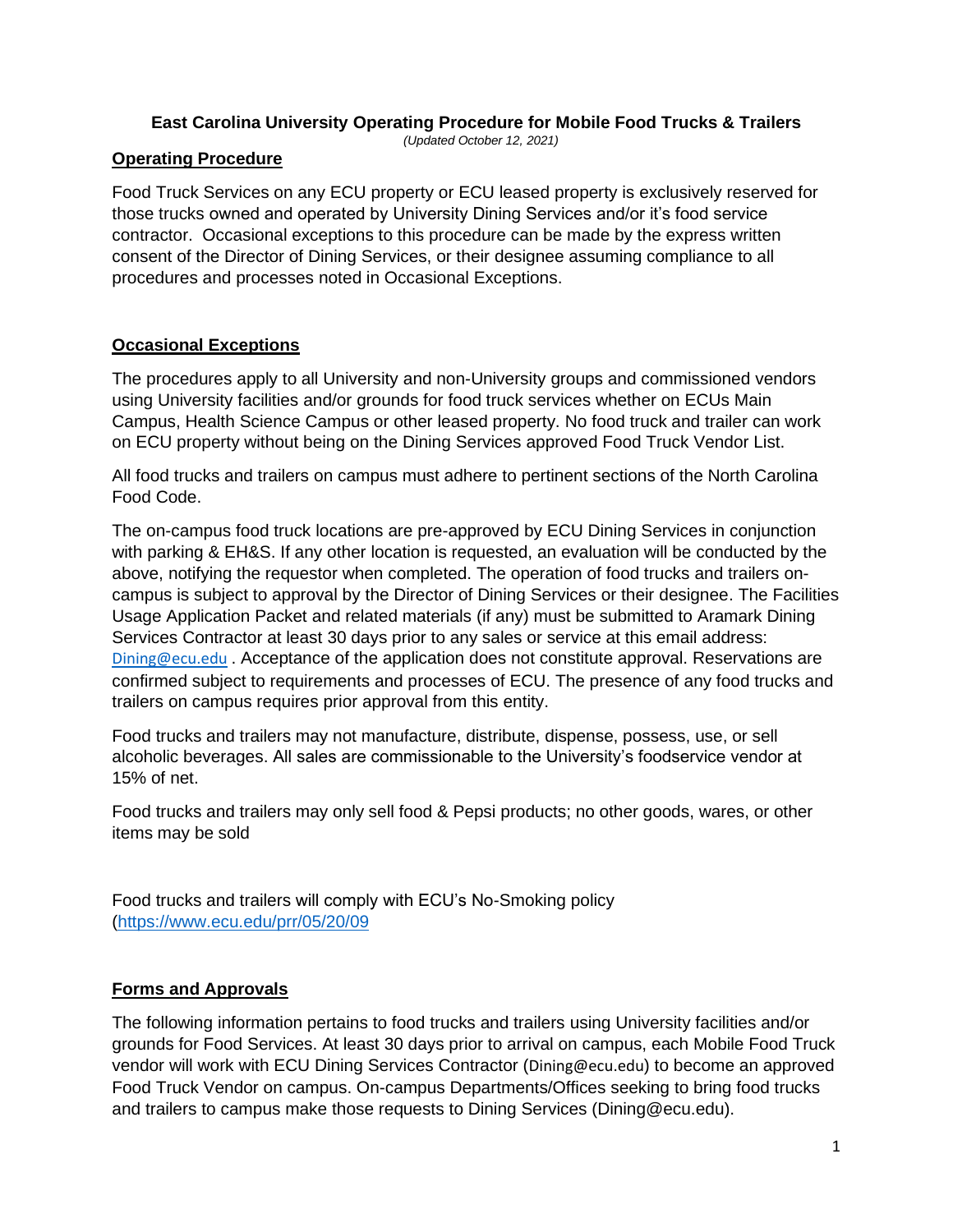Along with the application the following documents must be submitted to our ECU Dining Services: https://dining.ecu.edu

- 1. A copy of the current Pitt County Health permit(s)
- 2. A Certificate of Liability Insurance (provided by email) that meets the following requirements:
	- a. The vendor must be listed as the insured.
	- b. East Carolina University must be listed as an additional insured.
	- c. The Insurer/Producer name and contact information must be on the Certificate.
	- d. The insurance policy start and end dates must encompass the date of the event.
	- e. Proof of General Liability coverage for at least \$1,000,000.
- 3. A completed Supplier Information Request Form (with copy of voided payment check); link will be sent upon approval for an occasional exception.
- 4. Valid W-9.
- 5. Submit a valid vehicle registration.
- 6. Complete & finalize the registration process with the University's food service contractor. The food truck owner will receive an electronic contract via "restaurant row" docusign.

### **Inspections**

All food trucks and trailers doing business on ECU's campus are subject to inspection for food and fire safety by an ECU representative.

#### **Food Safety**

All food trucks and trailers must possess a current and valid health permit issued by Pitt County health department. A copy of the health permit must be submitted to Aramark as part of the approval process. The permit must be available on the Food Truck, including a copy of the most recent Pitt County health department inspection.

# **Vehicle Safety**

All food trucks and trailers must possess a current valid vehicle registration and NC Inspection document. Food trucks and trailers will not be allowed to operate on university property if the food or vehicle safety inspection reveals any significant public health violations.

# **Fire Safety**

The ECU Director of EH&S *may* inspect applicable food trucks and trailers at any time while on ECU property. The inspection may include, but not be limited to, the following:

- Visual inspection of all piping, hose connections, and propane cylinders
- Leak test of piping and hose connections
- Suitability of location

Food trucks and trailers will not be allowed to operate on campus property if the fire inspection reveals any deficiencies.

#### **Sanitization Standards**

- ALL itinerant vending units must provide a HAND WASHING SINK per health department regulations.
- Hand wipes are not an acceptable alternative hand washing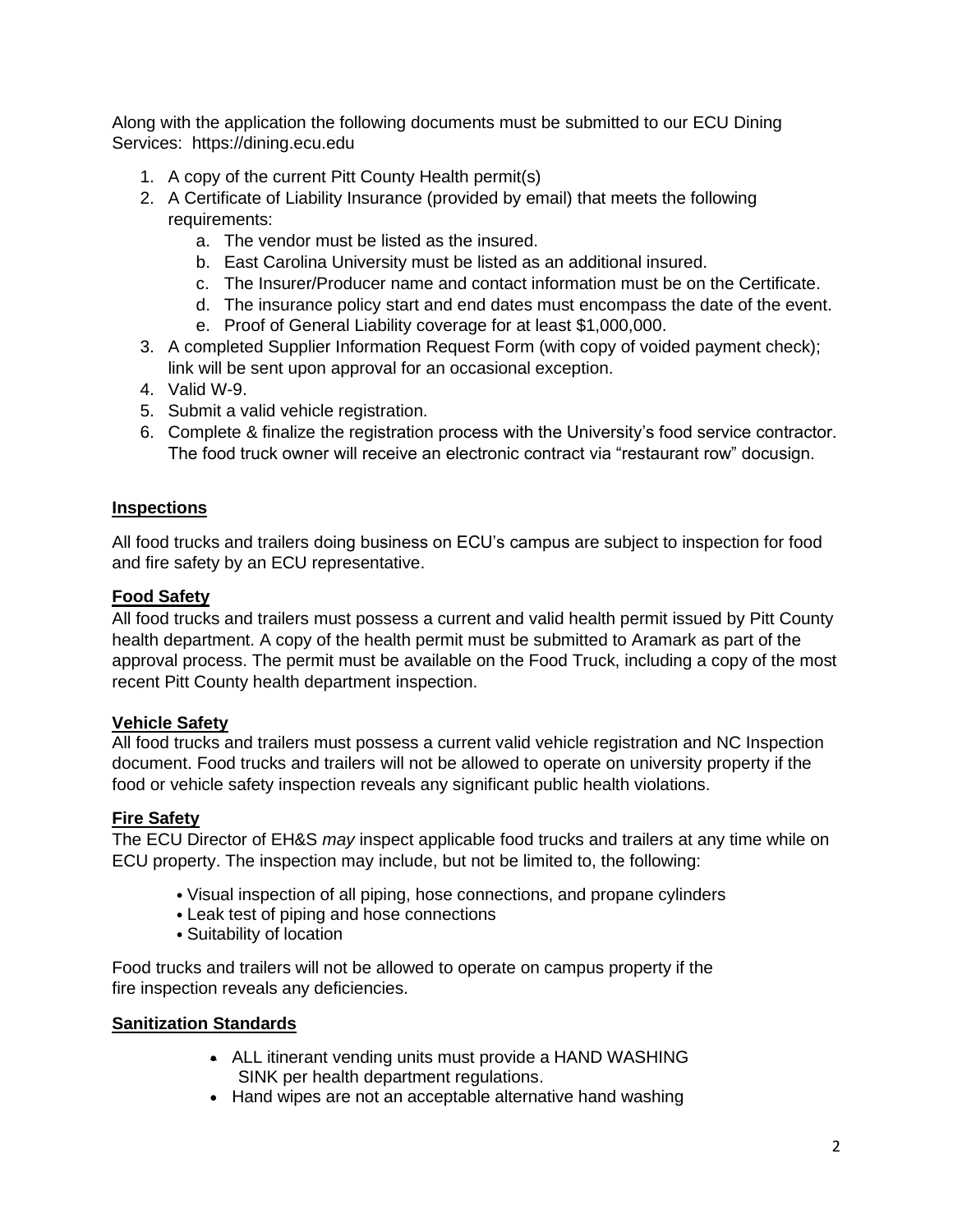- Trucks must have commercial refrigeration.
- All trucks/carts should be thoroughly cleaned and disinfected prior to reopening. Disinfect all surfaces, utensils, and equipment, even if they were cleaned before the Food Truck unit was closed.
- State of NC DPH requires any disinfectant used be registered with the EPA for use in a hospital setting andlabeled as bactericidal, viricidal, and fungicidal (alcohol alone is not an acceptable disinfecting agent). All disinfectant solutions must be legibly labeled with the disinfectant name and any dilution requirements.
- Disinfection is for hard non-porous surfaces, glass, metal and plastic Porous/soft materials cannot bedisinfected and must be discarded after use.
- Food trucks and trailers must prevent the disposal of any materials, including rinse or wash water, any spilled materials or any waste into streets, gutters, storm drains, or creeks

# **Location of Food Trucks and Trailers**

Food trucks and large food trailers will operate only in approved spaces as determined by ECU Dining. Food trucks and trailers will not be permitted to roam the campus due to fire and life safety concerns,and parking issues.

### **Responsibilities**

Client (On-campus Department/Office) Requesting Food Truck Services

• Contact Dining Services (Dining@ecu.edu) to request food trucks for an event. ECU Dining will review request, check List of Approved Food trucks and trailers, and a final decision will by conveyed in writing by the Director of Dining Services.

# ECU Dining:

• Approves or Does Not Approve the request. If approved, also approves the location of food trucks and trailers in cooperation with ECU PD, Building Managers and EHS.

# Environment, Health & Safety (EH&S):

• May Inspect food trucks and trailers for food safety and fire safety on behalf of the University.

# Aramark, Dining Services Contractor:

- Accepts and processes vendor applications
- Maintains up-to-date Approved Food Truck Vendor List
- Shares Approved List with ECU Dining Services when any change (addition/removal) occurs.
- Manages and distributes all commissions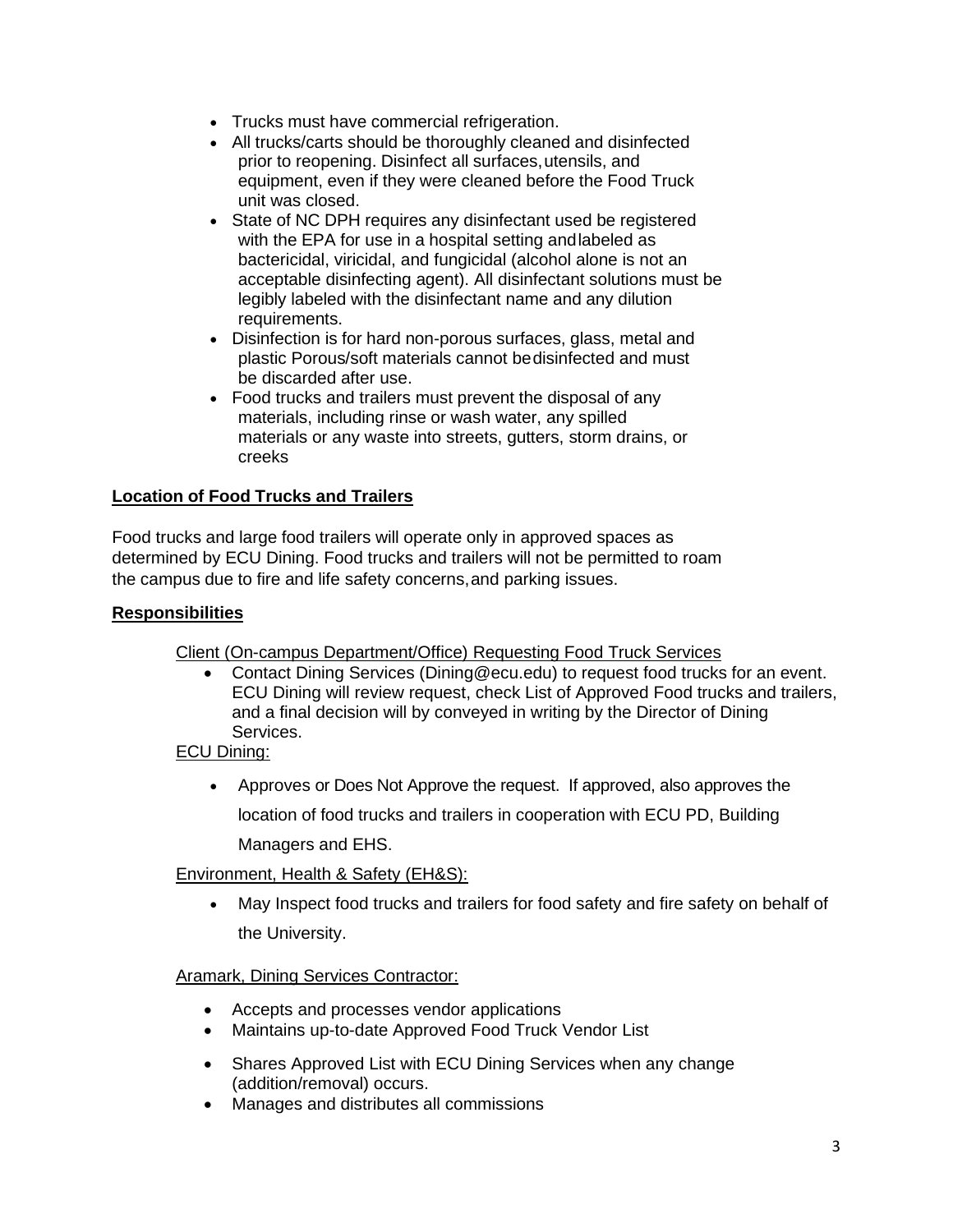#### ECU Dining Contractor, Aramark:

• Schedules and maintains accurate records on food truck business held on campus.

# Food Trucks and Trailers Vendor:

- Vendor assumes responsibility for any damage caused to any UNIVERSITY property by VENDOR'S patronsor by Vendor, its equipment and/or its activities.
- The Vendor shall clean the area surrounding the VENDOR's mobile food apparatus. All areas of universityproperty shall be left in the same condition as received. Any required repairs shall be performed in a timely manner at the Vendor's expense. Vendor must bag all trash and place the bagged trash in trash receptacles/dumpster.
- Vendor agrees to provide and abide by the following safety policies:
	- a. Generators
		- i. Vendor agrees to an inspection of propane lines before any portable mounted cookingapparatus is put into service.
		- ii. Vendor shall be prepared with enough propane for the duration of the agreed upon service time.
		- iii. No generator can be fueled or re-fueled when they are hot.
		- iv. Generators must be 10 feet from any propane or gasoline tank, or the apparatus.
	- b. Fuel Source
		- i. Gasoline cans shall be 10 feet from any source of ignition
		- ii. Propane tanks not mounted on vehicles shall be placed 10 feet from any building, tent, or source of ignition. Tanks shall be secured to a non-combustible stake with non-combustible
		- iii. Solid Fuel (wood, charcoal, or other fuel)
			- Is not stored above any heat-producing appliance or vent.
			- $\cdot$  Is not stored closer than 3 ft. to any cooking appliance.
			- Is not stored near any combustible
				- flammable liquids, ignition sources,
				- chemicals,and food supplies and packaged goods.
			- $\cdot$  Is not stored in the path of the ash removal or near removed ashes.
			- Ash, cinders, and other fire debris should be removed from the firebox at regularintervals and at least once a day.
			- Removed ashes, cinders, and other removed fire debris should be placed in aclosed, metal container.
	- c. Tents
		- i. Tents and canopies must be factory labeled as flame resistant in accordance with NFPA-701